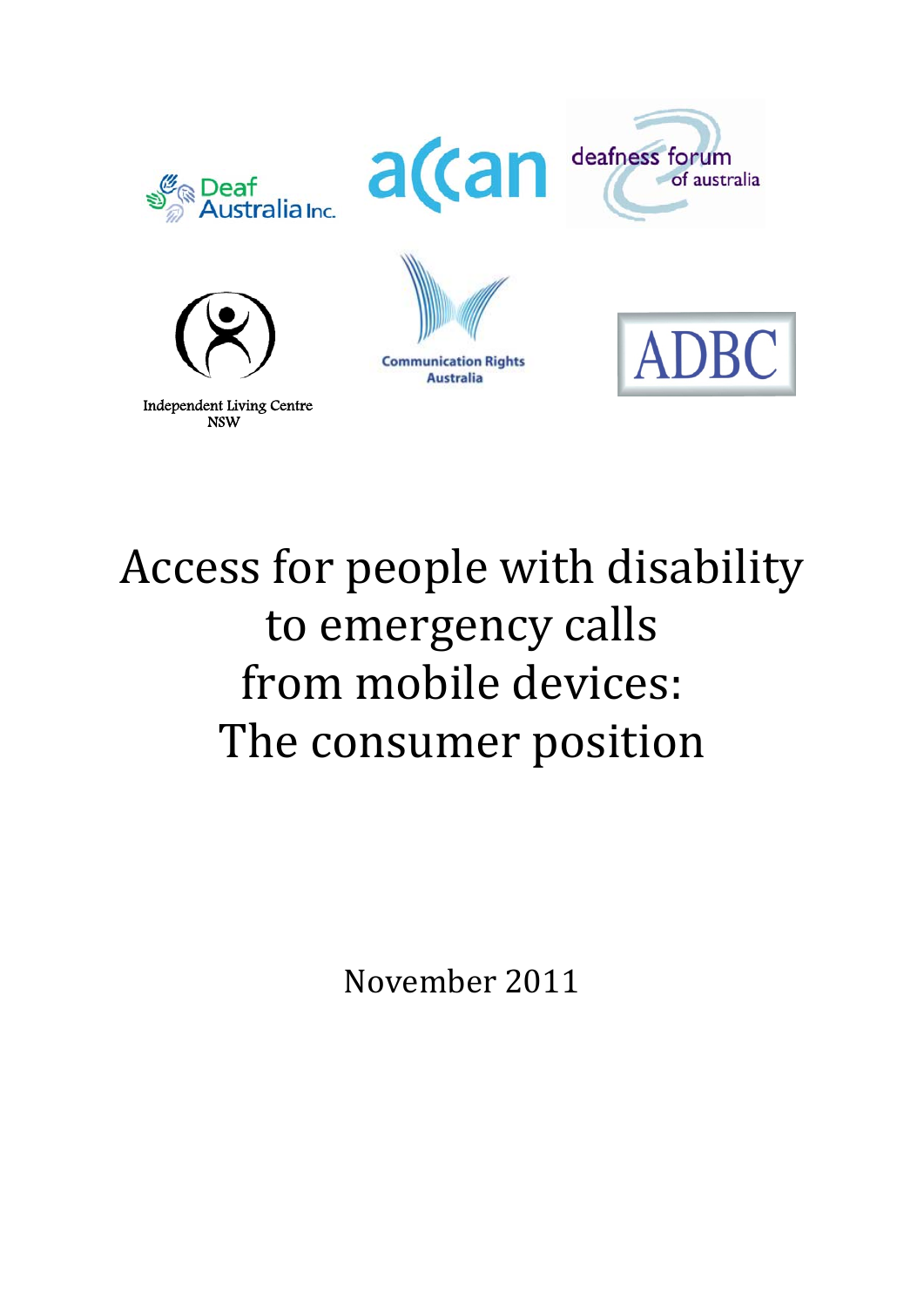## **Access for people with disability to emergency calls from mobile devices – the consumer position**

Australian consumers with disability need a safe, reliable and accessible way to make emergency calls when they are out and about.

Australia is a signatory to the United Nations' human rights instrument, the *Convention on the Rights of Persons with Disabilities* (UNCRPD). Under Article 9, signatories shall "take appropriate measures to ensure to persons with disabilities access, on an equal basis with others...to information and communications... (including) ...emergency services." Under Article 11 of the UNCPRD, signatories shall "take...all necessary measures to ensure the protection and safety of persons with disabilities in situations of risk". Access to emergency calls is a human rights issue.

The organisations listed above represent consumers of telecommunications and the communities to be served by the proposed services ‐ people who are Deaf, hearing‐ impaired or with speech impairment or complex communication needs (CCN). We stand together in calling for a simultaneous implementation of both an SMS emergency service and an emergency service provided via a smartphone application.

#### **Background**

Most Australians take for granted their access to emergency calls via 000 ‐ calls which are increasingly made from mobile phones.<sup>i</sup>

However, for people who are Deaf, hearing‐impaired or speech‐impaired, access to emergency calls from mobile phones is difficult or impossible.

In April 2010, after many years' of lobbying by consumer organisations, Senator Conroy, Minister for Broadband, Communications and the Digital Economy, announced his intention to "establish an SMS emergency service for people with disabilities" and asked the Department of Broadband, Communications and the Digital Economy (DBCDE) to "address these implementation issues as a matter of priority". The Government has therefore made a commitment to emergency access via SMS.

Separately from the SMS emergency service, the Australian Communication Exchange (ACE) commenced development of a smartphone app via which NRS users could make emergency calls. The DBCDE is working with the NRS and other bodies to commence a trial of this emergency app service.

Currently there are two ways for people who are Deaf, hearing‐impaired or speech‐impaired to contact emergency services from a mobile. Both methods require the facilitation of an intermediary, a relay officer from the National Relay Service (NRS).

- Speak and Listen (for people with speech impairment only; they must have speech, or a speech output device, which can be understood by a relay officer)
- Internet relay from a limited number of smartphone devices. (Note: this number is likely to increase soon.)

Both the proposed emergency app and SMS solutions would require the facilitation of an NRS relay officer.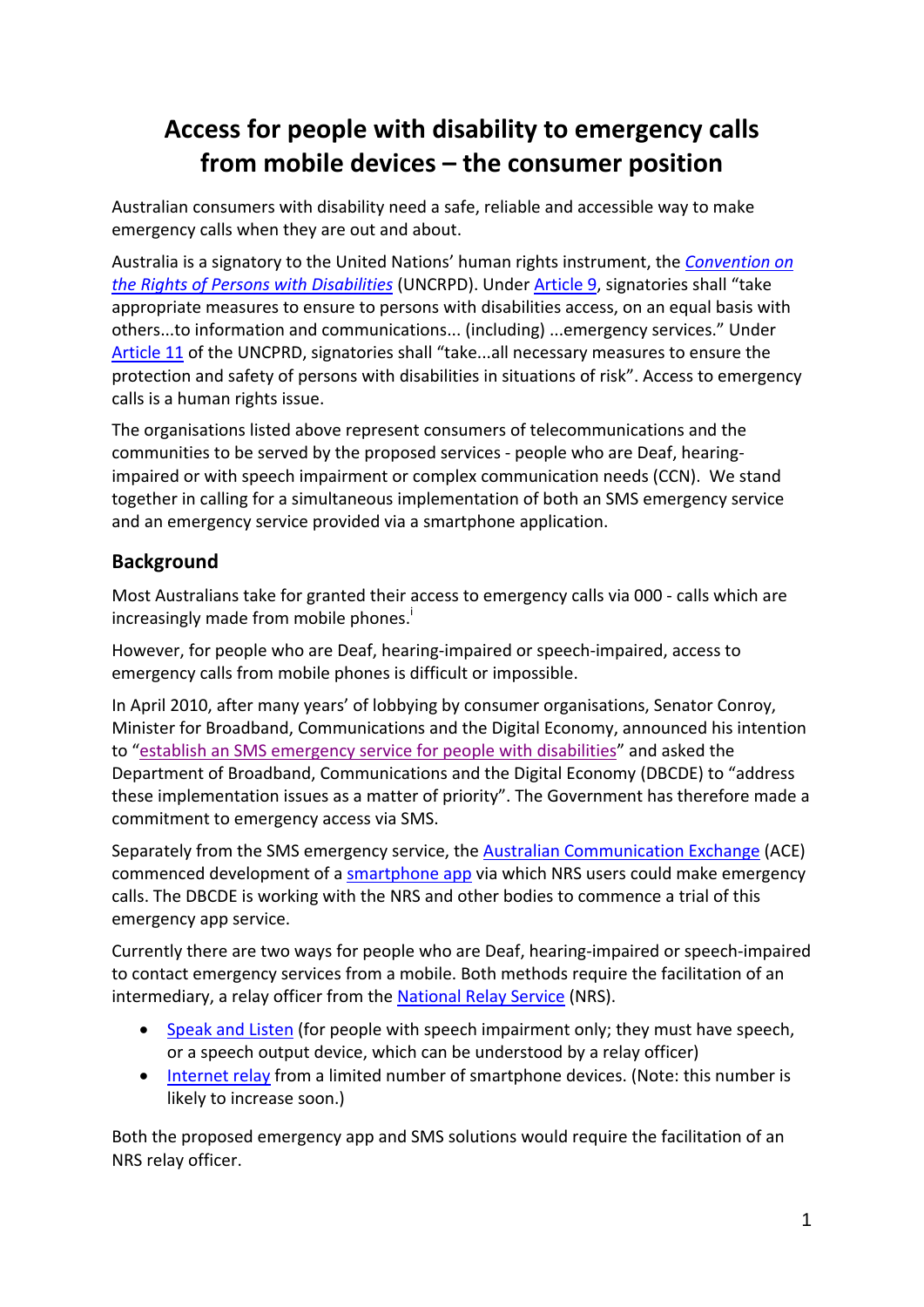#### **Which solution?**

Both the SMS and the emergency app are welcome improvements on the current situation. While neither proposed solution provides the same level of reliability and safety as direct calls to 000 (or even to 106, the NRS landline equivalent of 000), both solutions are clearly better than the current extremely limited access from mobile phones.

This does not mean, however, that both proposed solutions are equally beneficial to all members of the community. There are advantages and disadvantages of both options for Australians with disability.

#### **Advantages**

SMS is available on all mobile phones, and many people with disability, particularly those who are Deaf or hearing-impaired, are extremely familiar with its use, including dealing with its store-and-forward functioning. SMS is also frequently more easily accessible for people with dexterity issues and/or CCN, as it can be accessed using large, push-button keys, via Bluetooth from accessibility devices and even directly using some computerised speech output devices.

The app solution provides real‐time communication with Emergency Service Organisations (ESOs); in most circumstances, will provide at least some automatic location information; is easier to use for some people with disability; and allows the possibility of further developments, such as Auslan users being able to converse via a video relay service. App users would have the ability to test the service, and would receive active feedback if they do not have coverage or if their message has not been delivered.

#### **Disadvantages**

The SMS solution would not provide real‐time communication, and callers may take significantly longer to receive assistance, given the store-and-forward nature of SMS as well as the necessity to specifically provide location information and request the specific ESO type required. SMS may be more difficult to use for some people, such as some people who are older, or who have some dexterity, deafblindness and/or cognitive disabilities. Education would be required to train consumers in which information should be provided, and in which order, and how to know when a message may not have been received.

The app solution would require that consumers purchase specific types of smartphone handset, resulting in lack of consumer choice, and extra costs (both initial and ongoing) for consumers who already have a mobile phone, or who would otherwise purchase a non‐ smart mobile phone. Not all phones (even with the two operating systems, Android and Apple, which have been mooted as the two initial trial operating systems) have GPS, in which case, although some automated location information can be provided through other means, such as Wi‐Fi, consumers would still have to specifically provide location information. Many consumers are not familiar with smartphones and would require training in using them. Smartphones are not accessible for some people with disability and older people, particularly people with some dexterity and/or cognitive disabilities.